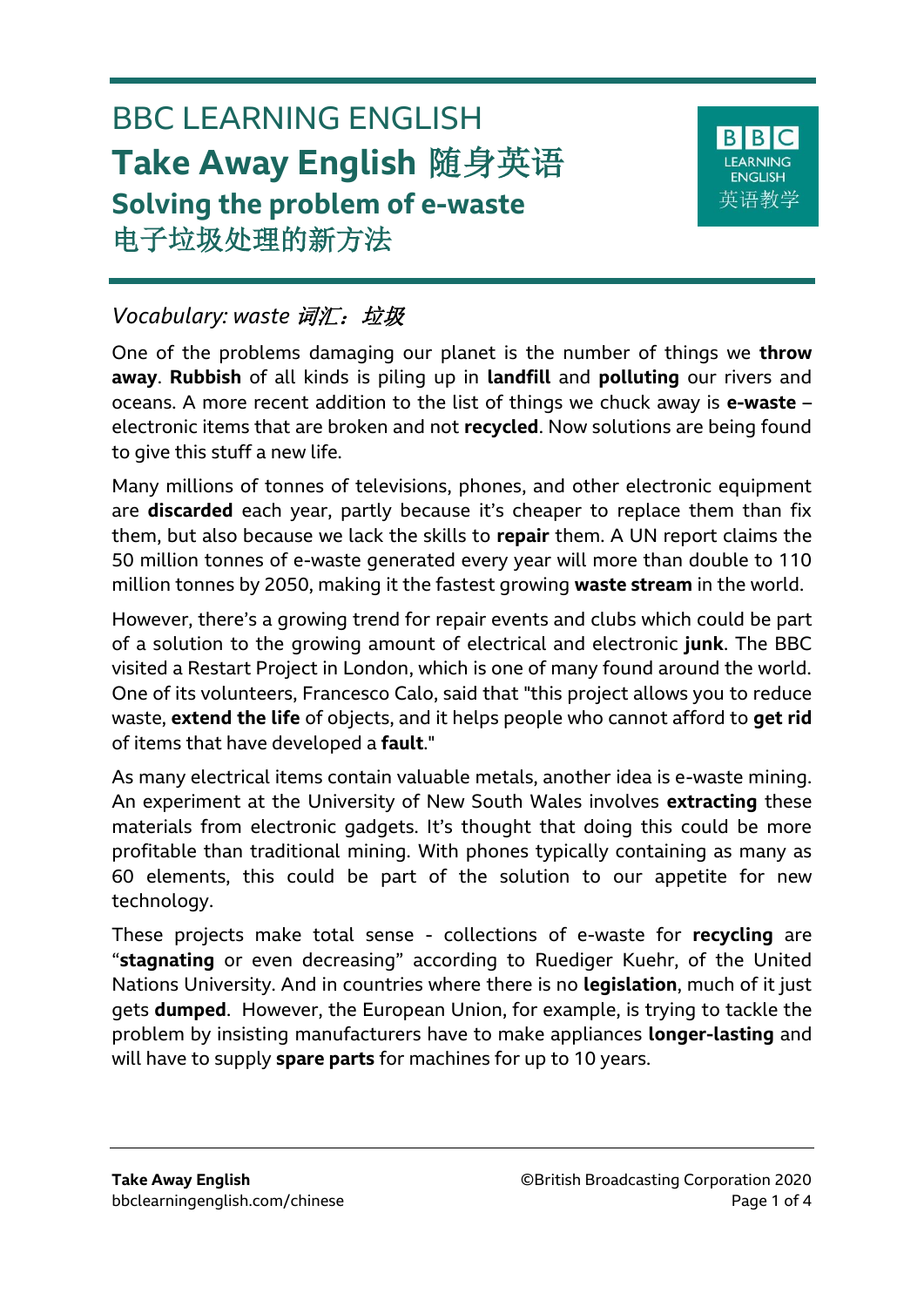词汇表

| throw away      | 丢弃, 扔掉           |
|-----------------|------------------|
| rubbish         | 垃圾               |
| landfill        | 垃圾填埋场            |
| pollute         | 污染               |
| e-waste         | 电子垃圾(废弃的电器和电子产品) |
| recycled        | 回收再利用的           |
| discarded       | 被扔掉              |
| repair          | 修理               |
| waste stream    | 废物流              |
| junk            | 破烂, 废弃的东西        |
| extend the life |                  |
|                 | 延长(使用)寿命         |
| get rid         | 丢弃               |
| fault           | 故障               |
| extract         | 提取               |
| recycling       | 回收利用             |
| stagnating      | 停滞不前的            |
| legislation     | 立法               |
| dumped          | 被乱扔掉             |
| longer-lasting  | 更耐用的             |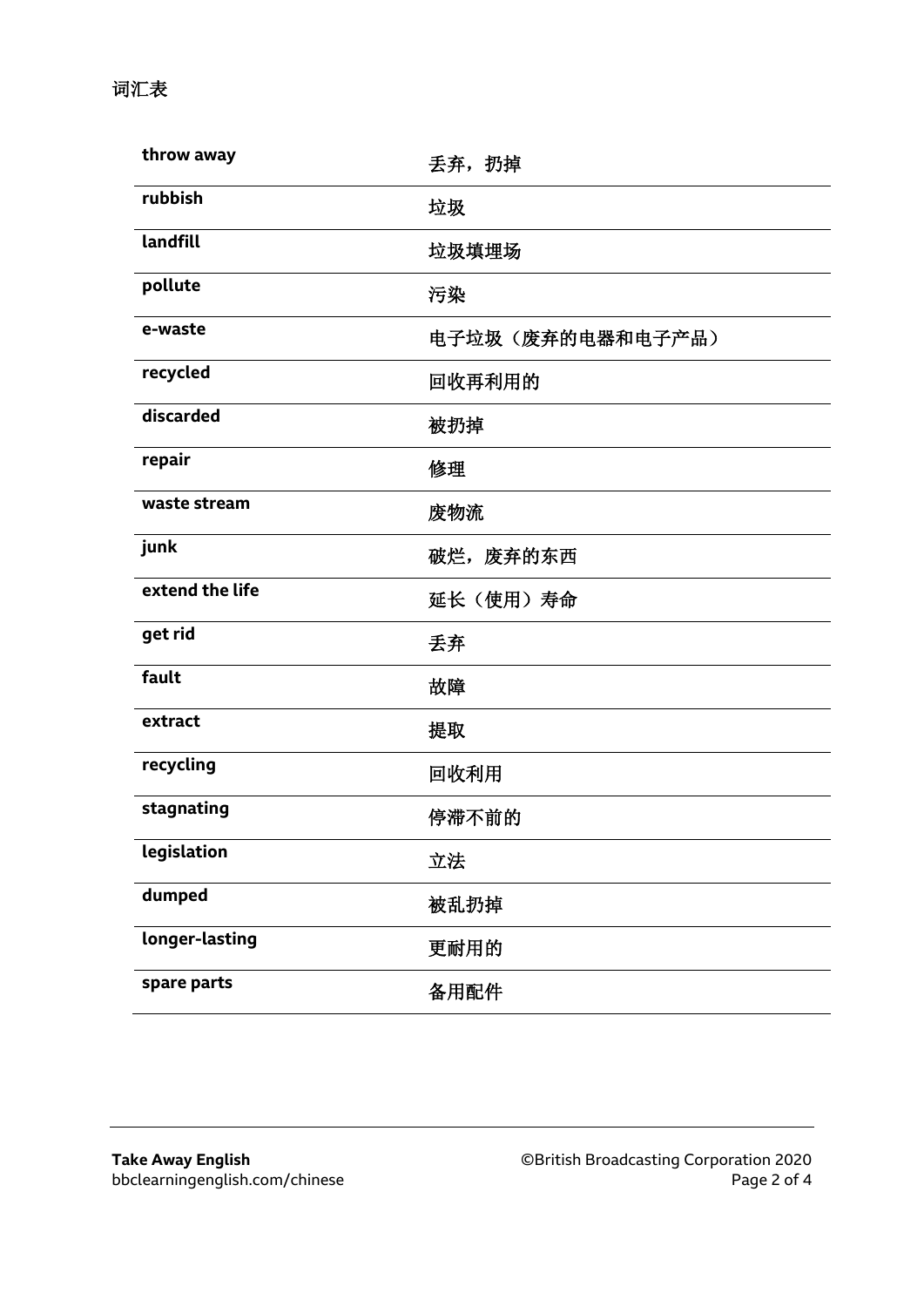#### 测验与练习

#### **1.** 阅读课文并回答问题。

1. Give one reason why electronic items are simply thrown away.

2. According to official figures, how much e-waste will be generated by 2050?

3. Which part of electrical items can be 'mined' and used again?

4. True or false: *We are very hungry for new technology, which is leading to the rise in e-waste.*

5. Why, in some countries, does e-waste just get thrown away and not fixed?

#### **2.** 选择意思恰当的单词或词组来完成下列句子。

1. I get so annoyed seeing \_\_\_\_\_\_\_\_ old crisp packets and burger boxes lying by the side of the road.

| stagnating | discarded | extracting | recycling |  |
|------------|-----------|------------|-----------|--|
|            |           |            |           |  |

2. After the party, we spent hours clearing up all the \_\_\_\_\_\_\_.

|  | landfill | spare parts | rubbish | waste stream |
|--|----------|-------------|---------|--------------|
|--|----------|-------------|---------|--------------|

3. I've got a real \_\_\_\_\_\_\_\_ for adrenaline sports, so I'm going to take up skydiving!

| appetites | appetite | apetite | appetiting |
|-----------|----------|---------|------------|
|           |          |         |            |

4. Using some \_\_\_\_\_\_\_\_\_ batteries, I can now use my bike lights all winter without having to buy any new ones.

| longer-lasting | extend the life | spare parts | recycling |  |
|----------------|-----------------|-------------|-----------|--|
|                |                 |             |           |  |

5. Nobody wanted to buy my old sofa, so now it's just going to get \_\_\_\_\_\_\_.

| rubbished | stagnated | polluted | dumped |  |
|-----------|-----------|----------|--------|--|
|           |           |          |        |  |